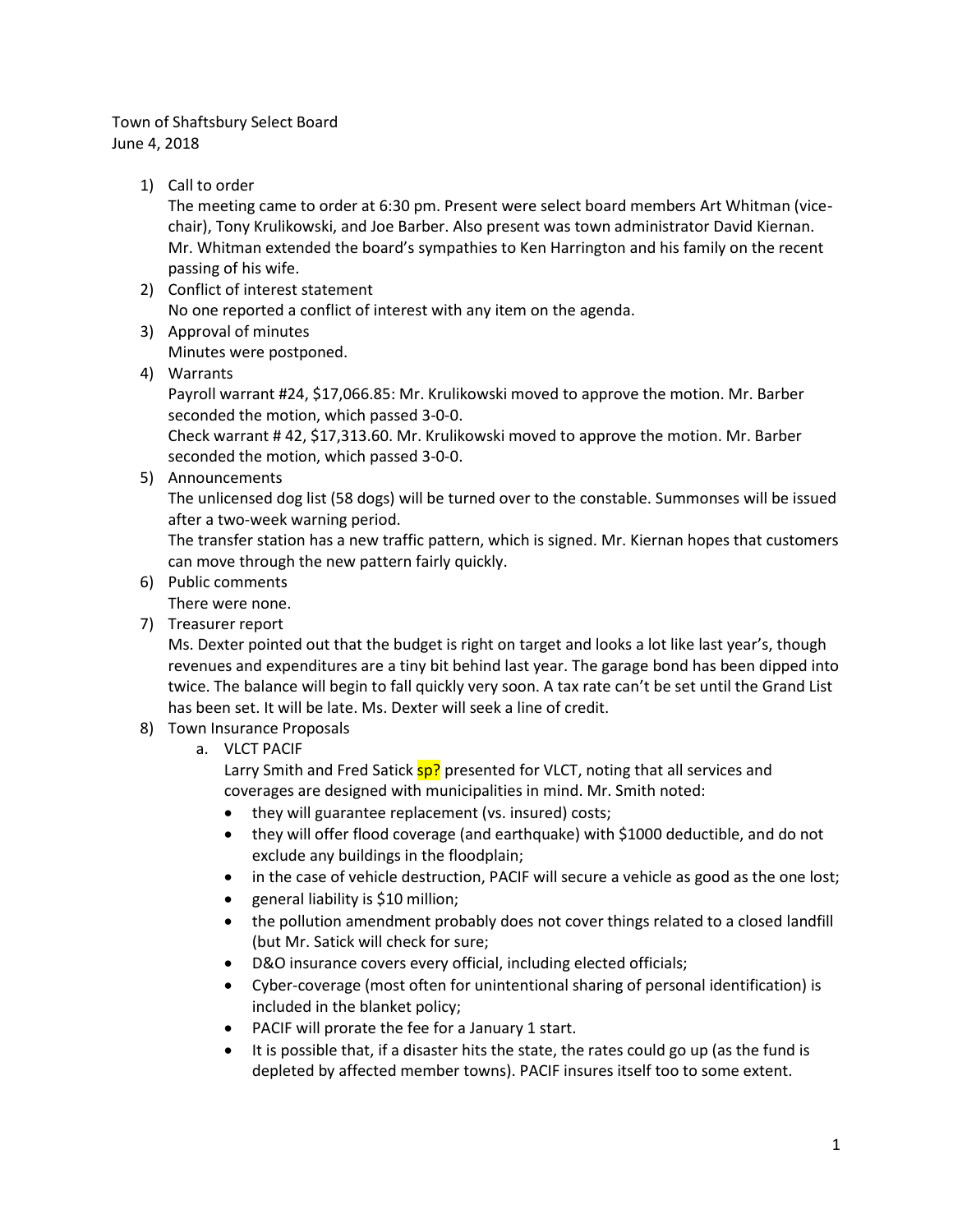- PACIF offers "dividends" for some towns, depending on their time in PACIF and their loss experiences;
- They offer workshops;
- They provide free and convenient drug testing services;
- They provide free legal referrals re employment actions;
- **•** Employees are eligible for various free services;
- PACIF provides HR services.
- PACIF reviews contracts for such things as highway garages.
- PACIF members get a 50% discount to attend VLCT workshops.
- Mr. Kiernan said the town belongs to VLCT, but not to PACIF.
- b. The Richards Group

Mr. Dave Newell presented on behalf of the Richards Group.

- Coverage dates are 7/1-6/30.
- \$5 million is maximum coverage with a \$1000 deductible.
- No town property is in the floodplain.
- Building code updates are included in the plan.
- **Equipment breakdown is covered.**
- Replacement costs are offered on fire trucks. (The town insures all FD equipment.)
- Computer coverage can be reduced from the present level.
- Coverage for all town employees except treasurer is offered. A separate bond is included for the treasurer.
- Liability for sexual molestation is covered.
- Pollution except for landfill is covered.
- Mr. Newell said in the many years they've covered the town they've never approached even the present \$5 million limit.
- Several schedules cover law enforcement, vehicles, some issues with volunteers, workers' comp, employment practices, rec department accidents.
- Mr. Newell will provide a price for a \$10 million policy, with a different cyber policy than the default policy and without the flood insurance.
- The Richards Group is fully insured, rather than self-insured as is the case with PACIF.
- 9) Roads report

Mr. Kiernan asked for approval from the Select Board to request funds from a Better Roads grant already approved by VTrans. These projects will be completed in 2019. Mr. Krulikowski moved to sign BR 0523. Mr. Barber seconded the motion, which passed 3-0-0.

Mr. Kiernan asked for a vote to award the East Rd. paving project, bids for which were opened at the last meeting (from Beaudoin and Springfield). Mr. Kiernan reminded the board of the significant differences between the two bids. Mr. Krulikowski moved to award the contract to Springfield. Mr. Barber seconded the motion, which passed 3-0-0.

Mr. Kiernan noted there will be road closures on Tinkham next week to install a culvert across the road and perhaps drop some trees.

Mr. Kiernan said he'd been getting excess weight applications even though the Town hasn't solicited them and hasn't come to a decision regarding weight restrictions. Mr. Kiernan will approve the few applications.

Mr. Kiernan will invite an engineer in to discuss how roads should be rebuilt and best maintained.

10) Town garage/transfer station project